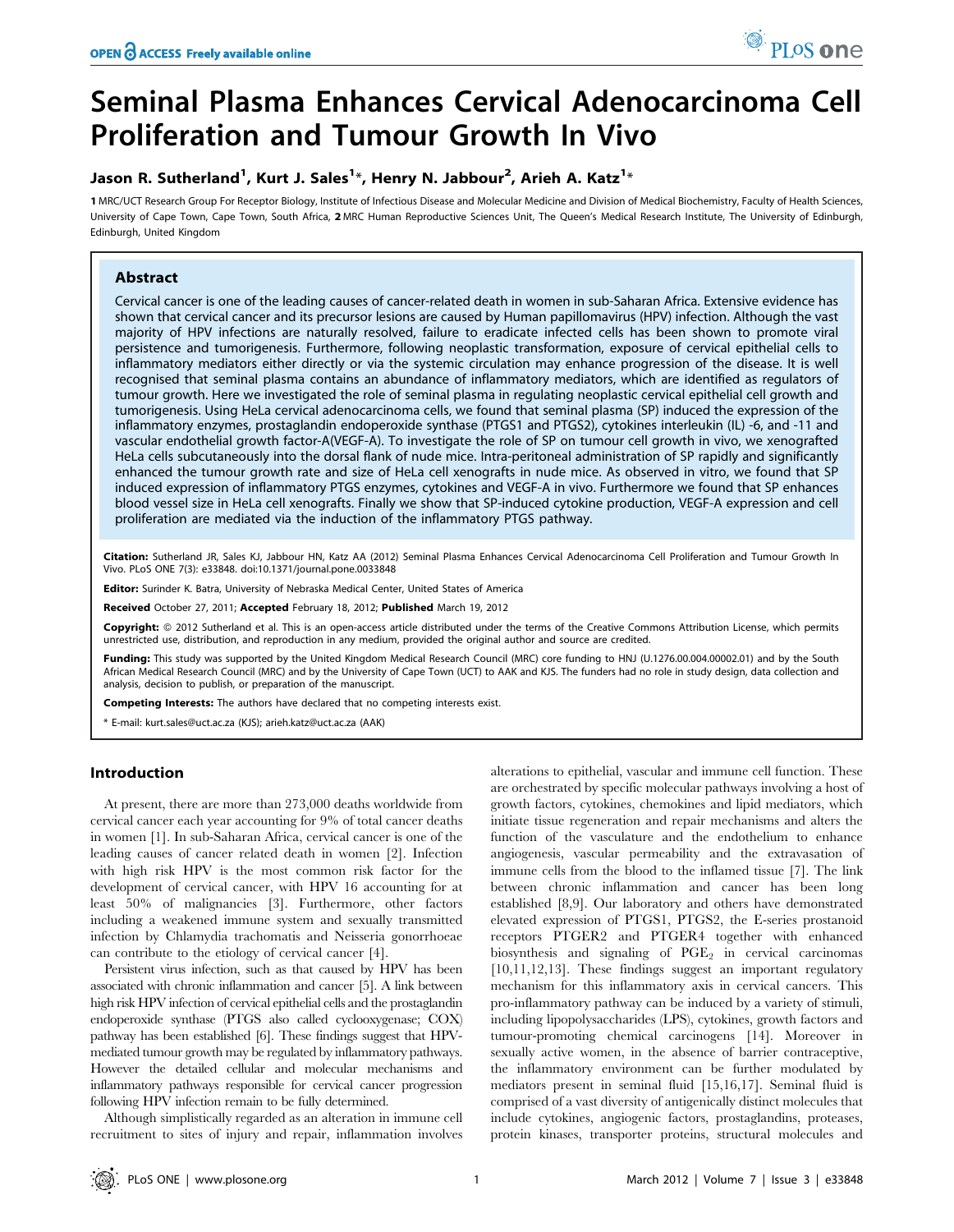immune response proteins [18,19]. In several species, seminal fluid has been shown to interact with the epithelial lining of the reproductive tract and activate the innate and adaptive immune system [20,21]. This promotes the influx of immune cells such as dendritic cells, granulocytes and leukocytes and activates and expands inducible regulatory T cell populations to promote immune tolerance and prepare the reproductive tract for conception [22,23,24]. However, little is known of the effect of seminal plasma (SP) on the neoplastic cervical epithelium of sexually active women. SP can promote the release of matrix metalloproteinases (MMPs) which can enhance metastases [25,26], as well as promote the release of local pro-inflammatory mediators such as IL-1ß and IL-8 to regulate the tumour microenvironment. Furthermore, components of SP can enter into the endometrial bed or the peritoneal bed as a result of hematogenous dissemination or direct tissue perfusion through the anterior or posterior vaginal fornix after sexual intercourse [27]. It is therefore plausible that in addition to the direct regulation of cell surface proteins by SP, repeated exposure of the cervico-vaginal interface to seminal fluid could result in an alteration in the local levels of inflammatory mediators which could enhance cervical tumorigenesis.

Here we investigated the impact of seminal plasma on neoplastic cervical epithelial cell growth and tumorigenesis. Using HeLa cervical adenocarcinoma cells, we found that seminal plasma (SP) induced the expression of the inflammatory enzymes, prostaglandin endoperoxide synthase (PTGS1 and PTGS2), cytokines IL-6, IL-11 and the angiogenic factor VEGF-A in vitro. We subsequently investigated the role of SP in inflammationinduced tumorigenesis in vivo by xenografting HeLa cells subcutaneously in the dorsal flank of nude mice. Following engraftment, mice were injected with SP by intraperitoneal injection three times weekly. Administration of SP rapidly and significantly enhanced the tumour growth rate and size of HeLa cell xenografts. As observed in vitro, we found that SP induced expression of PTGS1, PTGS2 and the PG receptors PTGER1, PTGER2 and PTGER4 as well as inflammatory cytokines IL-6 and IL-11 in vivo. Furthermore we found that SP enhanced the expression of VEGF-A and blood vessel size in HeLa cell xenografts. Finally we show a mechanism for the SP-induced IL-6, IL-11, VEGF-A and HeLa cell proliferation in vitro via the induction of the inflammatory PTGS pathway.

## Methods

#### Ethics statement

Human Ethics. Ethics approval for the study was obtained from the University of Cape Town Research Ethics Committee (REC/REF: 152/99). Written informed consent was obtained from all subjects before sample collection.

Animal Ethics. All mouse experiments were performed according to protocols approved by the University of Cape Town Animal Research Ethics Committee (approval no. REC/ REF:006/044).

### Reagents

Culture medium, penicillin-streptomycin and fetal-calf serum was purchased from Highveld Biological (PTY) Limited (Cape Town, South Africa). PBS, BSA, Percoll and Tri-reagent® were purchased from Sigma Chemical Company (Cape Town, South Africa). CellTitre96 Aqueous One Solution Proliferation Reagent was purchased from Promega Corp. (Madison, WI, USA). Ki-67 and CD31 antibodies were purchased from Vector Laboratories (Peterborough, UK) and Abcam (Cambridge, UK) respectively.

#### Cell culture

Wild type HeLa-S3 cells were purchased from BioWhittaker (Berkshire, UK) and were maintained in DMEM nutrient mixture F-12 with Glutamax-1 and pyridoxine supplemented with 10% fetal bovine serum and 1% penicillin-streptomycin (500 IU/ml penicillin and 500 µg/ml streptomycin) at 37 $\mathrm{^{\circ}C}$  and 5%  $\mathrm{CO}_2$  (v/ v).

## Semen donors and preparation

Semen was obtained from 10 healthy males attending the Andrology Laboratory of the Reproductive Medicine Unit at Groote Schuur Hospital, Cape Town. Ejaculates were collected in sterile specimen jars following voluntary self-masturbation. Days of sexual abstinence prior to ejaculation were self-reported and sample volume, sperm count, pH and viscosity were noted. All samples were processed within 2–4 hours after collection. The ten individual ejaculates were transported to the laboratory and were pooled and overlayed on a 100-50% percoll gradient. Seminal plasma (SP) was isolated from the pooled ejaculate by density gradient centrifugation at 500  $g$  for 20 min. The seminal plasma was aliquoted and stored at  $-80^{\circ}$ C until required. Prior to injection, the seminal plasma was thawed on ice and diluted in sterile filtered serum free medium to use at a concentration of 1:100 for in vitro studies and diluted in sterile filtered PBS to a dilution of 1:500 for in vivo studies. Seminal fluid has been reported to exert no effect on HeLa cell viability up to and including a dilution of 1:50 [25].

#### Xenograft experiments

A suspension of  $2\times10^6$  HeLa cells in a total volume of 0.2 ml PBS was injected subcutaneously into the right dorsal flank of MF-1 nude mice. Following engraftment, the mice were assigned into two treatment groups, Control  $(n = 8)$  and SP  $(n = 6)$ . The mice were injected three times weekly with  $100 \mu$  PBS or SP (1:500) via intra-peritoneal injection for ten weeks. At the end of the study animals were sacrificed and tumours excised. A portion of the tumour was fixed in 0.2% paraformaldehyde for wax-embedding and immunohistochemistry and the remainder used for RNA extraction. The animals were maintained under sterile conditions in individually vented cages.

## Immunohistochemical analysis

Immunohistochemistry was performed on nude mouse xenografts  $(n = 5 \text{ control}, n = 5 \text{ SP}$  treated animals) using standard techniques as previously described [28]. Following antigen retrieval, sections were blocked in 5% normal goat serum (Ki-67) or normal porcine serum (CD31) diluted in Tris-buffered saline (TBS) with 5% BSA. Tissue sections were incubated with mouse anti-human Ki-67 polyclonal antibody (1:200) or rabbit anti mouse/human CD31 polyclonal antibody (1:250) overnight at  $4^{\circ}$ C. Control tissue was incubated with immunoglobulin (IgG) from the host species. Subsequently sections were incubated with goat anti-mouse biotinylated or porcine anti-rabbit biotinylated antibodies (DAKO, Cambridgeshire, UK), followed by streptavidin-horse radish peroxidase complex (DAKO). Colour reaction was developed with 3'3 diaminobenzidine (DAKO), and sections were counterstained in haemotoxylin. The number of positively stained cells for Ki-67 was quantified using standard stereological techniques. Briefly, each section was examined using a  $\times 40$ objective from a Leitz DMRB microscope (Leica Microsystems Wetzlar, Germany) fitted with an automatic stage (Prior Scientific Instruments Ltd, Cambridge, UK) using a live-feed camera (JVC-KYF55B; Yokohama, Japan) and were analyzed using Image-Pro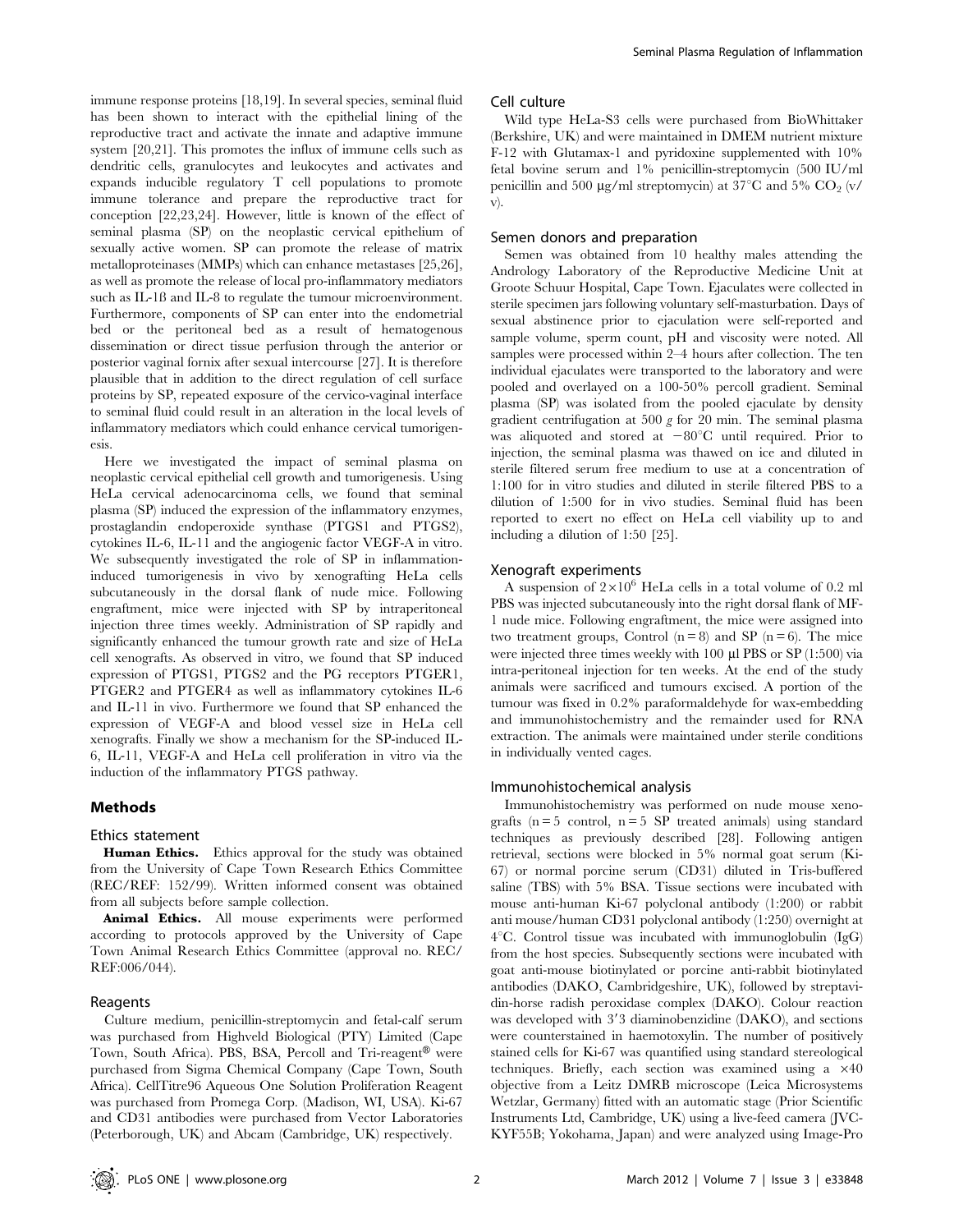Plus 6.2 software (Media Cybernetics, Wokingham, Berkshire, UK). A total of 20 randomized fields of view were examined and counted from a total of five individual control and five individual SP xenograft tumours. Data are expressed as mean number of positively stained cells per tumour examined. Blood vessel size in the xenografts  $(n=5 \text{ Control}, n=5 \text{ SP}$  treated animals) was measured in sections that were stained with CD31 to highlight the blood vessel perimeter. A total of 100 randomized fields of view were examined for control and treated animal. Blood vessel diameter was measured using Image-Pro Plus 6.2 software. Data are represented as mean size of blood vessels per  $\mu m^2$  of tumour examined.

#### Taqman quantitative RT-PCR

HeLa cell and xenograft RNA was extracted using Tri-reagent (Qiagen, Crawley, UK) following the manufacture's guidelines. RNA samples were reverse transcribed using VILO (Invitrogen, Paisley, UK). Quantitative RT-PCR was performed under standard operating conditions using an ABI Prism 7500 (Applied Biosystems, Warrington, UK), using sequence-specific primers and 6-carboxyfluoresceine-labelled probes as detailed in table 1. Expression of PTGS1, PTGS2, PTGER receptors, IL-6, IL-11, VEGF-A and Ki-67 were normalized to RNA loading for each sample using the 18S ribosomal RNA as an internal standard. Data were analysed and processed using Sequence Detector v1.6.3 (Applied Biosystems). Results are expressed relative to an endogenous control of HeLa cell cDNA included in each experiment or expressed as a fold increase determined by dividing the relative expression of the treatment group by the relative expression of the control group. Data are presented as mean  $\pm$ SEM.

#### Cell Proliferation

HeLa cells were seeded in 6 well plates at a density of  $2\times10^5$ cells per well in a final volume of 2 ml and allowed to propagate overnight before serum starvation for 24 hours. Thereafter cells were treated with SP (1:100) or vehicle for 6 hours and the RNA subjected to real time RT-PCR analysis for Ki67 as described above. To investigate the expression of Ki-67 protein in HeLa cells, cells were seeded at a density of  $5\times10^4$  cells per well in a final volume of 1 ml in 2 well-chamber slides and allowed to adhere for 24 hrs before serum starvation overnight. The next day, cells were treated with SP (1:500) or vehicle for 24, 48 or 72 hrs. Following treatment, cells were washed with PBS and fixed with 4% paraformaldehyde (diluted in PBS) for 10 min. Thereafter, the cells were subjected to two washes in TBS (50 mM Tris/HCl, 150 mM NaCl, pH 7.4) and blocked using 5% normal swine serum diluted in TBS for 30 min at room temperature. Cells were then incubated with the specific primary antibody for Ki-67  $(1:200)$  at  $4^{\circ}$ C overnight. The following day, the cells were incubated with 1:250 dilution of swine-anti-rabbit biotinylated secondary antibody (DAKO, Cambridge, UK). The slides were incubated with streptavidin peroxidase (1:1000) and detected with 3'3 diaminobenzidine (DAKO). Slides were counterstained with haemotoxylin and the number of positively stained cells for Ki-67 quantified by stereologer using Image-Pro Plus 6.2 software as described above. The effect of inhibition of PTGS enzymes on HeLa cell proliferation was determined using the CellTitre96 Aqueous One Solution Proliferation Reagent (Promega Corp) as per the manufacturer's protocol. HeLa cells were seeded in 96-well plates at a density of 3000 cells per well and allowed to propagate overnight before serum starvation for 24 hrs. Thereafter cells were treated with SP (1:100) or vehicle for 24, 48 and 72 hrs. Data are presented as mean  $\pm$  SEM of four independent experiments.

Table 1. Sequences of Taqman primers and probes for Real Time (RT-PCR).

| <b>Target Gene</b>    | Sequence of Primers and Probe (5'-3') |
|-----------------------|---------------------------------------|
| PTGS-1 Forward primer | <b>TGTTCGGTGTCCAGTTCCAATA</b>         |
| PTGS-1 Reverse primer | ACCTTGAAGGAGTCAGGCATGAG               |
| PTGS-1 Probe (FAM)    | CGCAACCGCATTGCCATGGAGT                |
| PTGS-2 Forward primer | <b>CCTTCCTCCTGTGCCTGATG</b>           |
| PTGS-2 Reverse primer | ACAATCTCATTTGAATCAGGAAGCT             |
| PTGS-2 Probe (FAM)    | TGCCCGACTCCCTTGGGTGTCA                |
| PTGER1 Forward primer | AGATGGTGGGCCAGCTTGT                   |
| PTGER1 Reverse primer | GCCACCAACACCAGCATTG                   |
| PTGER1 Probe (FAM)    | CAGCAGATGCACGACACCACCATG              |
| PTGER2 Forward primer | GACCGCTTACCTGCAGCTGTAC                |
| PTGER2 Reverse primer | TGAAGTTGCAGGCGAGCA                    |
| PTGER2 Probe (FAM)    | CCACCCTGCTGCTGCTTCTCATTGTCT           |
| PTGER3 Forward primer | GACGGCCATTCAGCTTATGG                  |
| PTGER3 Reverse primer | <b>TTGAAGATCATTTTCAACATCATTATCA</b>   |
| PTGER3 Probe (FAM)    | <b>CTGTCGGTCTGCTGGTCTCCGCTC</b>       |
| PTGER4 Forward primer | ACGCCGCCTACTCCTACATG                  |
| PTGER4 Reverse primer | AGAGGACGGTGGCGAGAAT                   |
| PTGER4 Probe (FAM)    | ACGCGGGCTTCAGCTCCTTCCT                |
| IL-6 Forward primer   | GCCGCCCCACACAGACA                     |
| IL-6 Reverse primer   | CCGTCGAGGATGTACCGAAT                  |
| IL-6 Probe (FAM)      | CCACTCACCTCTTCAGAACGAATTGACAAAC       |
| IL-11 Forward primer  | CCCAGTTACCCAAGCATCCA                  |
| IL-11 Reverse primer  | AGACAGAGAACAGGGAATTAAATGTGT           |
| IL-11 Probe (FAM)     | CCCCAGCTCTCAGACAAATCGCCC              |
| VEGF-A Forward primer | <b>TACCTCCACCATGCCAAGTG</b>           |
| VEGF-A Reverse primer | TAGCTGCGCTGATAGACATCCA                |
| VEGF-A Probe (FAM)    | ACTTCGTGATGATTCTGCCCTCCTCCTT          |
| Ki-67 Forward primer  | GGACTTGCACGACTAA                      |
| Ki-67 Reverse primer  | CCGTACGTCAATTGAC                      |
| Ki-67 Probe (FAM)     | <b>TTCGAACTGATCAT</b>                 |
| 18 s Forward primer   | CGGCTACCACATCCAAGGAA                  |
| 18 s Reverse primer   | GCTGGAATTACCGCGGCT                    |
| 18 s Probe (FAM)      | TGCTGGCACCAGACTTGCCCTC                |

doi:10.1371/journal.pone.0033848.t001

#### Statistical Analysis

The data in this study was analyzed by t-test or one-way ANOVA using Graph Pad Prism 4.0c (Graph Pad, San Diego, CA). Where data are presented as fold increase, all statistical analysis was performed on untransformed data prior to conversion to fold increase.

## Results

## Upregulation of PTGS expression in HeLa cells in response to treatment with seminal plasma

We investigated whether exposure of neoplastic cervical epithelial cells to seminal plasma would induce expression of the inflammatory prostaglandin endoperoxide synthase (PTGS) pathway, which has been shown to promote tumorigenesis. HeLa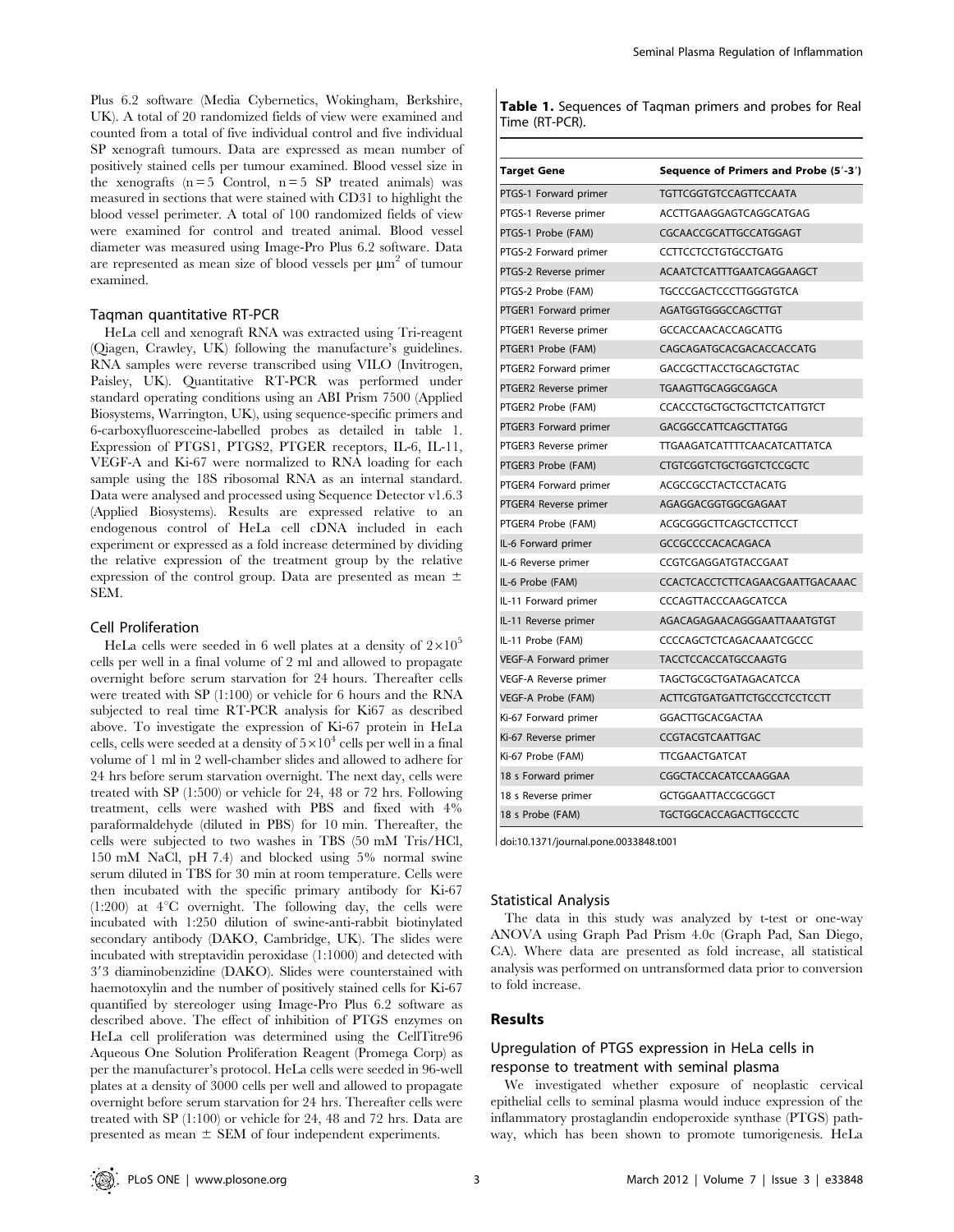cervical adenocarcinoma cells were treated with 1:100 dilution of SP or vehicle (PBS) for 6 hours and the mRNA expression of PTGS1 and PTGS2 was determined by quantitative RT-PCR analysis. We found that SP significantly elevated expression of PTGS1 (Figure 1A;  $7.3 \pm 2.7$  fold increase compared to vehicle treatment;  $P<0.01$ ) and PTGS2 (Figure 1B;  $3.4\pm0.5$ -fold increase compared to vehicle treatment;  $P<0.01$ ).

## Seminal plasma induces expression of pro-inflammatory cytokines IL-6, IL-11 and pro-angiogenic factor VEGF-A in HeLa cells

Having established that SP induces the expression of PTGS1 and PTGS2, we next investigated the effect of SP on the expression of potent pro-inflammatory cytokines IL-6 and IL-11 and the pro-angiogenic factor VEGF-A by quantitative RT-PCR analysis. Treatment of HeLa cells with SP (1:100) for 6 hrs significantly increased the expression of IL-6 (Figure 2A,  $19.8 \pm 2.3$ ) fold; P $< 0.001$ ), IL-11 (Figure 2B, 28.8 $\pm$ 3.8 fold; P $< 0.001$ ) and VEGF-A (Figure 2C,  $2.9\pm0.9$  fold; P<0.05) mRNA compared to vehicle treatment.



Figure 1. Upregulation of PTGS expression in HeLa cells in response to treatment with seminal plasma. (A) PTGS1 and (B) PTGS2 mRNA expression was measured by quantitative RT-PCR analysis and is significantly increased by SP (1:100) as compared to vehicle (PBS) control, (both P<0.01\*\*). Data are represented as mean  $\pm$  SEM from 4 independent experiments.

doi:10.1371/journal.pone.0033848.g001



Figure 2. Increased expression of pro-inflammatory and proangiogenic mediators IL-6, IL-11 and VEGF-A in HeLa cells in response to treatment with seminal plasma. (A) IL-6, (B) IL-11 and (C) VEGF-A mRNA expression as determined by quantitative RT-PCR analysis are significantly increased in HeLa cells treated with SP (1:100) in comparison to the vehicle (PBS) control treatment group,  $(*P<0.05,$ P $<$ 0.001\*\*\*). Data are represented as mean  $\pm$  SEM from 6 independent experiments.

doi:10.1371/journal.pone.0033848.g002

## Seminal plasma enhances growth and weight of xenograft tumours in vivo

Components of SP, including prostaglandins, can enter into the endometrial bed or the peritoneal bed as a result of hematogenous dissemination or direct tissue perfusion through the anterior or posterior vaginal fornix after sexual intercourse [27]. We investigated whether SP could enhance tumorigenesis in vivo via the elevation of inflammatory mediators present systemically. We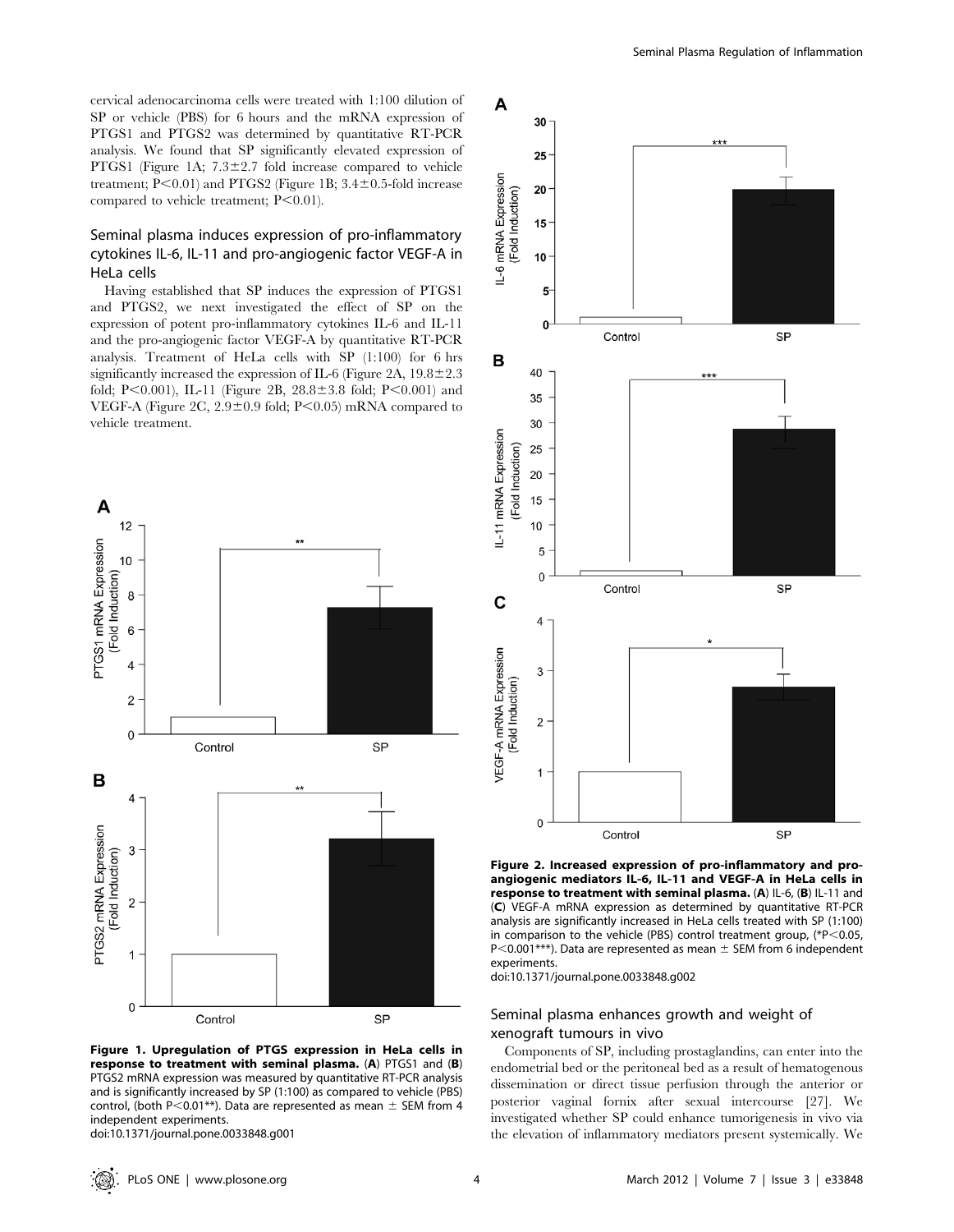engrafted HeLa cells subcutaneously into the dorsal flank of MF-1 nude mice. Following engraftment, animals were administered SP (1:500 dilution) or PBS (control group) three times a week via intra-peritoneal injection and tumour growth was measured over a 10 week period. We found a significant divergence in the growth of tumours in animals administered with SP compared with control, which was significant at 10 weeks (Figure 3A;  $P<0.05$ ). Upon excising the tumours at the end of the 10 week treatment period, the tumours removed from the SP treated group also weighed significantly more than the control group confirming the SPinduced increase in tumorigenesis (Figure 3B;  $P<0.05$ ). Having ascertained a significant increase in tumour size and weight in response to SP administration, we next confirmed that the enhanced tumour size and weight was due to induction of tumour cell proliferation by SP. Quantitative RT-PCR analysis for the proliferation marker Ki-67 revealed a  $7.5\pm2.2$  fold elevation in proliferation rate in xenograft tumours from SP treated mice compared with control mice (Figure 3C;  $P<0.05$ ). This increase in proliferation index of xenograft tumours in mice treated with SP was further confirmed by immunohistochemistry with antisera for Ki-67 (indicated by the increased brown staining in SP treated tumours, arrowed in Figure 3D) and by quantitative stereology,



Figure 3. Seminal plasma enhances growth and weight of xenograft tumours in vivo. The effects of SP on tumour growth and tumour weight. MF-1 nude mice were engrafted with HeLa cells and treated with SP (n = 6) or vehicle (PBS) controls (n = 8). (A) Tumour size in the nude mice xenografts is significantly different after 10 weeks of SP injections in comparison to PBS treated mice (P<0.05\*). (B) The weight of the tumours was determined at the end of the 10 week experimental period. Mice injected with SP displayed a significantly increased tumour weight in comparison to the control group (P<0.05\*). (C) Ki-67 mRNA expression was measured by quantitative RT-PCR analysis and is significantly increased by SP (1:500) as compared to the controls,  $(P < 0.05^*)$ . (D) Immunohistochemical staining of Ki67 in SP-treated and control tumours from HeLa cell xenografts (n = 5 per group). (E) Number of positively stained cells for Ki67 was quantified and is significantly increased when treated with SP (1:500) in comparison to the vehicle control treatment group (P<0.05\*). Data are represented as mean  $\pm$  SEM. doi:10.1371/journal.pone.0033848.g003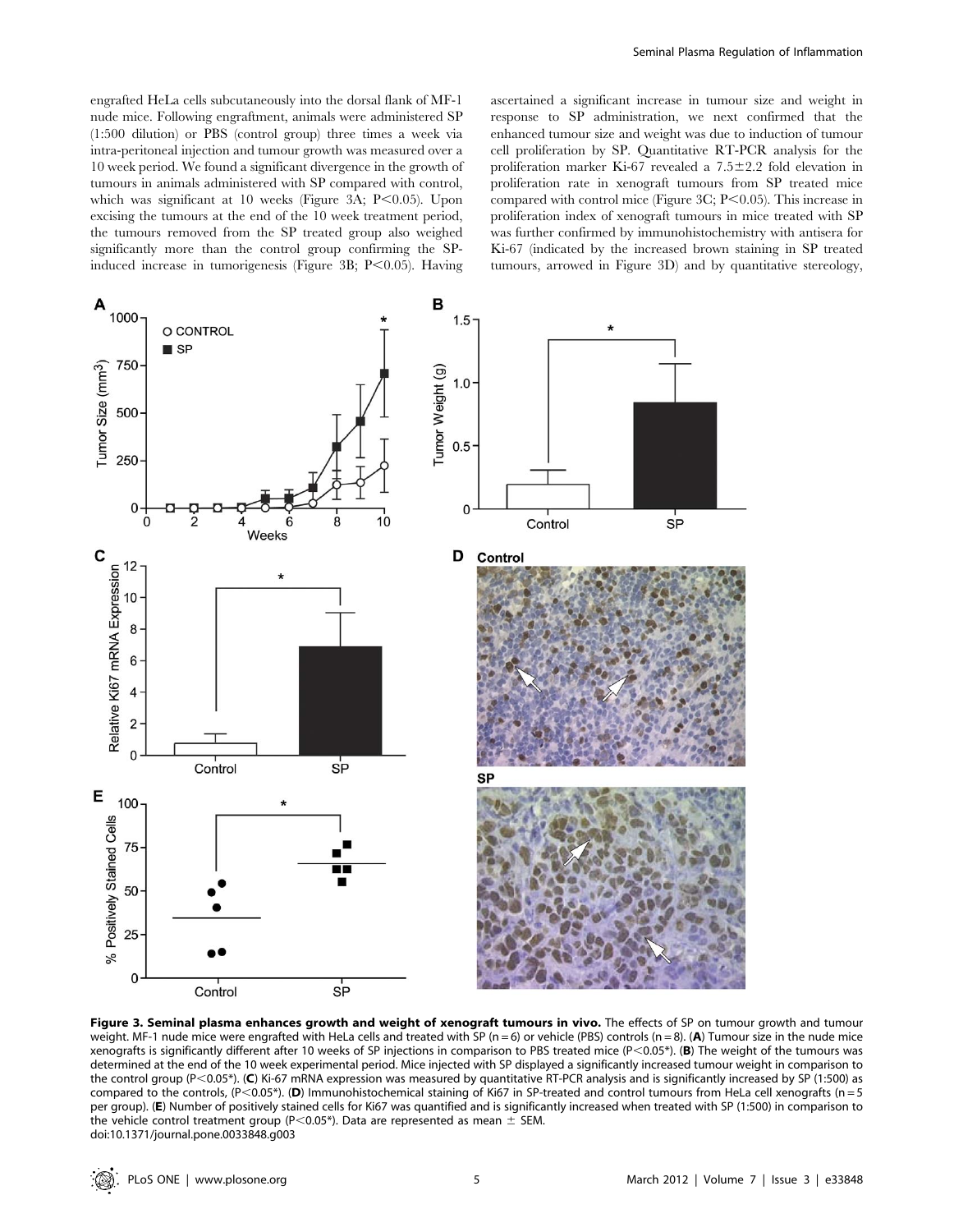## Upregulation of PTGS and PTGER expression in xenograft tumours in response to treatment with seminal plasma

We investigated whether expression of the inflammatory PTGS-PTGER pathway was elevated in the xenograft tumours arising from SP-treated animals by quantitative RT-PCR analysis. We found that xenograft tumours from mice treated with SP had significantly elevated expression of PTGS1 (Figure 4A) and PTGS2 (Figure 4B) mRNA compared to controls  $(3.1 \pm 0.1 \text{ fold})$ ; P $<$ 0.01 and 6.2 $\pm$ 0.2 fold; P $<$ 0.001 for SP vs control for PTGS1 and PTGS2 respectively). Previous in vitro studies from our laboratory have shown that induction of PTGS enzymes coincidently upregulate prostaglandin receptor expression and signalling in vitro [29,30]. Hence, we investigated the effect of SP treatment on expression of prostaglandin receptors in xenograft tumours. Administration of SP induced the expression of PTGER1 (Figure 4C), PTGER2 (Figure 4D) and PTGER4 (Figure 4F) mRNA in the SP-treated animals compared to the



Figure 4. Upregulation of PTGS and PTGER expression in xenograft tumours in response to treatment with seminal plasma. (A) PTGS1 and (B) PTGS2 mRNA expression was measured by quantitative RT-PCR and is significantly increased by SP (1:500) as compared to the vehicle (PBS) control, (P<0.01\*\* and P<0.001\*\*\*) respectively. (C) PTGER1 (P<0.01\*\*), (D) PTGER2 (P<0.05\*), (E) PTGER3 (ns) and (F) PTGER4 (P<0.05\*) mRNA expression levels of the 4 different subtypes of the PGE<sub>2</sub> receptors as determined by quantitative RT-PCR analysis. Data are represented as mean  $\pm$  SEM from SP (n = 6) or vehicle controls (n = 8). doi:10.1371/journal.pone.0033848.g004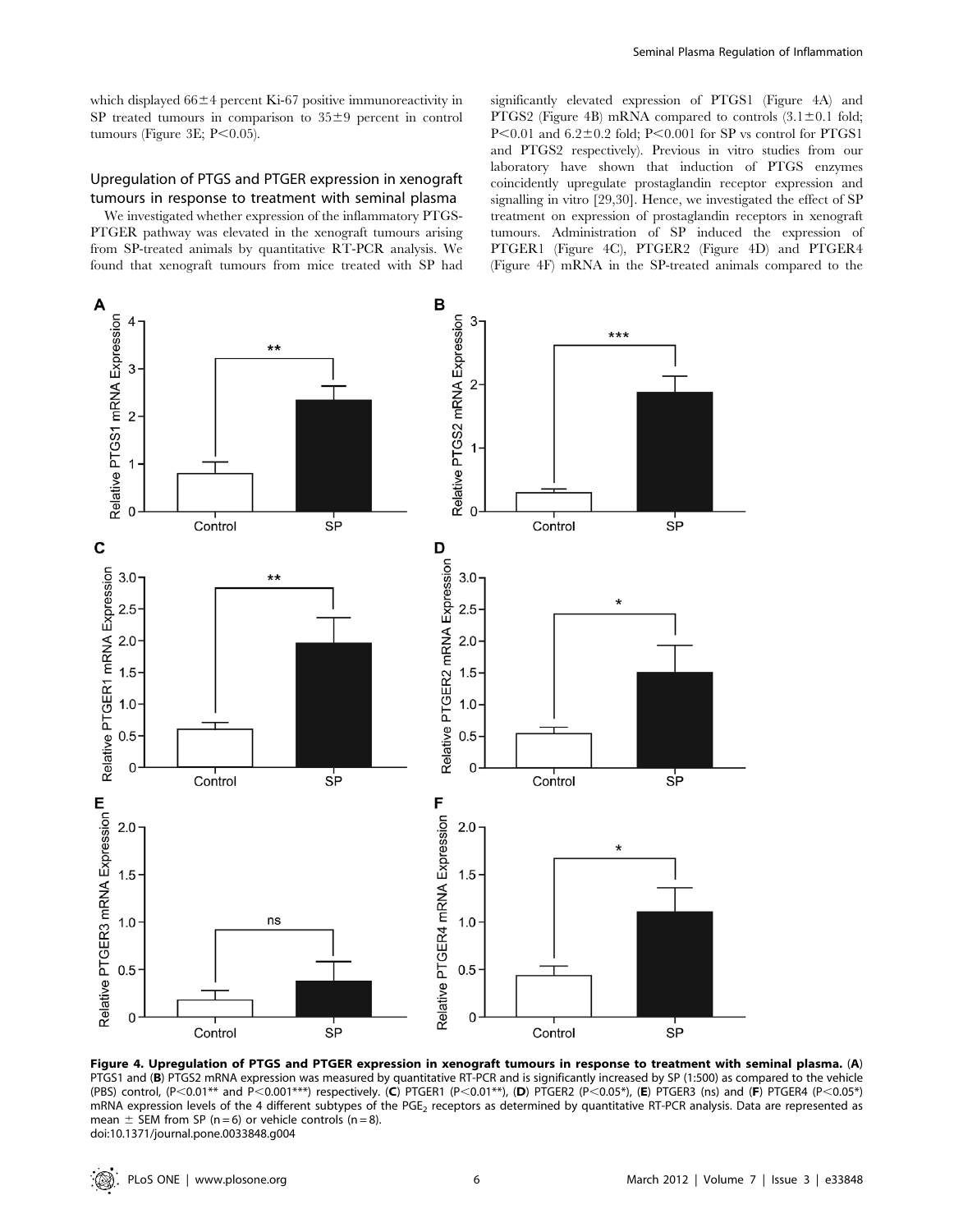control group  $(3.2 \pm 0.3 \text{ fold}, P \leq 0.01; 2.9 \pm 0.3 \text{ fold}, P \leq 0.05;$  $3.1\pm0.3$  fold, P<0.05 for SP vs control for PTGER1, PTGER2 and PTGER4 respectively), but had no significant effect on expression of PTGER3 mRNA (Figure 4E).

## Increased expression of pro-inflammatory mediators IL-6 and IL-11 and pro-angiogenic factor VEGF-A in xenograft tumours in response to treatment with seminal plasma

Inflammatory effectors, including growth factors and prostaglandins are known to regulate the tumour microenvironment by inducing pro-inflammatory cytokines and potent proangiogenic factors in order to mobilize immune cells and promote angiogenesis and vascular permeability [8]. We next investigated the expression of potent pro-inflammatory cytokines and angiogenic factors with known roles in tumour development in the tumour xenografts. Quantitative RT-PCR analysis showed a significant increase in expression of IL-6 (Figure 5A) and IL-11 (Figure 5B) mRNA expression in tumour xenografts in SP-treated animals compared to the control group  $(2.7\pm0.2$  fold, P $\leq 0.01$  and  $2.6\pm0.1$  fold, P<0.05 for SP vs control for IL-6 and IL-11, respectively). Furthermore, we found a significant increase in VEGF-A mRNA expression in xenograft tumours in mice injected with SP in comparison to the control group  $(4.6 \pm 0.2 \text{ fold})$ ; Figure 5C;  $P < 0.001$ ).

## Blood vessel size is increased in nude mouse xenografts treated with seminal plasma

Since we identified that the HeLa cell xenograft tumours from mice administered SP had elevated VEGF-A expression, we investigated whether these tumours also displayed a more developed vasculature relative to tumours collected from mice that were treated with vehicle. We performed immunohistochemistry on HeLa cell xenograft tumours for the endothelial cell marker CD31 and quantified blood vessel size by stereology (Figure 6). We found that that SP treatment significantly increased blood vessel size from  $247 \pm 19 \mu m^2$  to  $388 \pm 22 \mu m^2$  in xenograft tumours  $(1.7\pm0.1)$  fold for SP versus control group respectively;  $P<0.01$ ). These data suggest that the enhanced tumour growth observed in xenografts arising from mice injected with SP was due to an increase in the capacity of blood vessels to supply the tumour with nutrients and oxygen.

## Seminal plasma induction of IL-6, IL-11 and VEGF-A is mediated via the inflammatory PTGS pathway

We investigated whether SP-mediated IL-6, IL-11 and VEGF-A expression in vitro is mediated via the induction of the inflammatory PTGS pathway. HeLa cells were treated with 1:100 dilution of SP (black bar) or vehicle (white bar) for 6 hours in the absence or presence of the selective PTGS1 inhibitor SC560 or selective PTGS2 inhibitor NS398 (dark grey bar) and IL-6, IL-11 and VEGF-A mRNA expression investigated by quantitative real time RT-PCR analysis. We found that co-treatment of HeLa cells with SP and the selective PTGS1 inhibitor SC560 significantly reduced IL-11 (but not IL-6 or VEGF-A) mRNA expression (black bar) compared with vehicle-treated cells (Figure 7B; white bar; P<0.05). By contrast we found that co-treatment of HeLa cells with SP and the selective PTGS2 inhibitor NS398 (dark grey bar; P<0.05) completely abolished SP-mediated IL-6 and VEGF-A mRNA expression (Figure 7A and 7C; black bar) to the levels observed in vehicle treated cells (white bar). However, cotreatment of cells with SP and NS398 had no significant effect on SP-mediated IL-11 expression (Figure 7B). Furthermore, treatment of HeLa cells with SC560 or NS398 alone had



Figure 5. Increased expression of pro-inflammatory cytokines IL-6 and IL-11 and pro-angiogenic factor VEGF-A in xenograft tumours in response to treatment with seminal plasma. (A) IL-6 (P<0.01\*\*), (B) IL-11 (P<0.05\*) and (C) VEGF-A (P<0.001\*\*\*) mRNA expression as determined by quantitative RT-PCR are significantly increased in nude mice xenograft tumours administered with SP (1:500) in comparison to the vehicle (PBS) control treatment group. Data are represented as mean  $\pm$  SEM SP (n = 6) or vehicle (PBS) controls (n = 8). doi:10.1371/journal.pone.0033848.g005

negligible effect on basal expression of IL-6, IL-11 or VEGF-A mRNA expression (light grey bar).

## Seminal plasma enhances cellular proliferation and cellular growth in HeLa cells via the PTGS2-PG pathway

Finally we investigated a potential mechanism for the SPinduced growth and proliferation of neoplastic cervical epithelial cells in vitro. HeLa cells were treated with SP (1:100) or vehicle for 6 hours and the RNA subjected to quantitative real time PCR for the proliferation marker Ki-67. We found that SP significantly increased the expression of Ki-67 mRNA when compared to the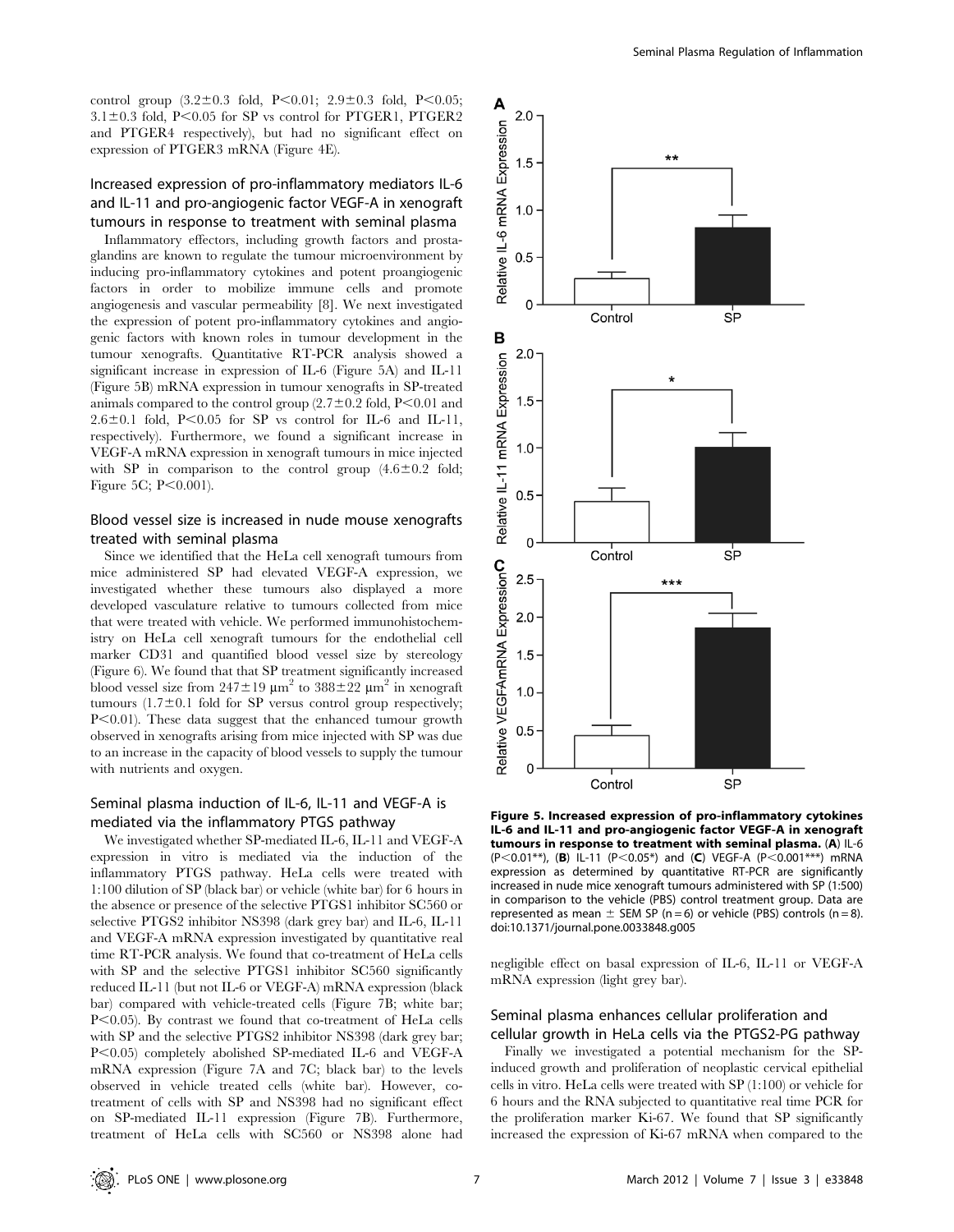

Figure 6. Blood vessel diameter is increased in nude mouse xenografts treated with seminal plasma. Blood vessel size as determined by immunohistochemistry (representative images shown for control and SP-treated animals) and quantitative stereology performed on SP-treated and vehicle control  $(n=5$  per group) xenograft tumours stained for the endothelial cell marker CD31. The diameter of blood vessels was significantly increased xenograft tumours from animals administered with SP (1:500) in comparison to the control treatment group ( $P<0.05$ \*). doi:10.1371/journal.pone.0033848.g006

vehicle control (Figure 8A;  $3.6\pm0.9$  fold, P $< 0.05$ ). We confirmed the increase in Ki-67 expression in SP-treated HeLa cells by immunohistochemistry and quantitative stereology. Cells were treated with SP (1:100) or vehicle for 24, 48 or 72 hours. We found a significant increase in Ki-67 immunoreactivity at all time points investigated in response to SP (1:100) stimulation (Figure 8B). In order to determine a mechanism for the enhanced xenograft tumour growth rate in vivo, we investigated whether SP-mediated HeLa cell proliferation was mediated via the inflammatory PTGS pathway. HeLa cells were treated with 1:100 dilution of SP (black bar) or vehicle (white bar) for 72 hours in the absence or presence of the selective PTGS1 inhibitor SC560 or selective PTGS2 inhibitor NS398 (dark grey bar, Figure 8C and 8D, respectively). We found that although co-treatment of HeLa cells with SP and the selective PTGS1 inhibitor marginally reduced cellular proliferation (Figure 8C, dark grey bar), the reduction was not statistically significant. However, co-treatment of cells with SP and the selective PTGS2 inhibitor NS398 completely abolished the SPmediated increase in cellular proliferation (Figure 8D, dark grey bar;  $P<0.05$ ). Incubation of HeLa cells with inhibitor alone (Figure 8C and 8D, light grey bar) had no significant effect on basal cell proliferation.

#### **Discussion**

A functional relationship between inflammation and cancer has been long established with Rudolf Virchow hypothesizing as early as 1863 that the beginnings of cancer originated from chronic sites of inflammation [8]. Cancer of the cervix remains the most prolific female cancer in developing countries with a notable decline in mortality rates in Western countries being ascribed to successful screening programmes and vaccine development [31,32].



Figure 7. Seminal plasma regulates IL-6, IL-11 and VEGF-A mRNA expression via the inflammatory PTGS pathway. Quantitative RT-PCR analysis of IL-6 (A), IL-11 (B) and VEGF-A (C) expression. HeLa cells were treated for 6 hours with vehicle (white bars), inhibitor alone (light grey bars), SP (1:100; black bars) or SP and inhibitor (dark grey bars). (P<0.05\*) Data are represented as mean  $\pm$  SEM from 4 independent experiments.

doi:10.1371/journal.pone.0033848.g007

Although HPV infection of the cervical epithelium is well regarded as the main cause of cervical cancer, it takes on average 10–15 years for the development of invasive disease. These observations have led to the hypothesis that alternative biological cues and causative factors in addition to persistent HPV infection are required for the transition of precursor lesions to cervical cancer [33,34]. Although intercourse with multiple sexual partners has been implicated in the etiology of cervical cancer, the impact of seminal fluid on the neoplastic cervical epithelium and its role in regulating disease progression has yet to be fully investigated.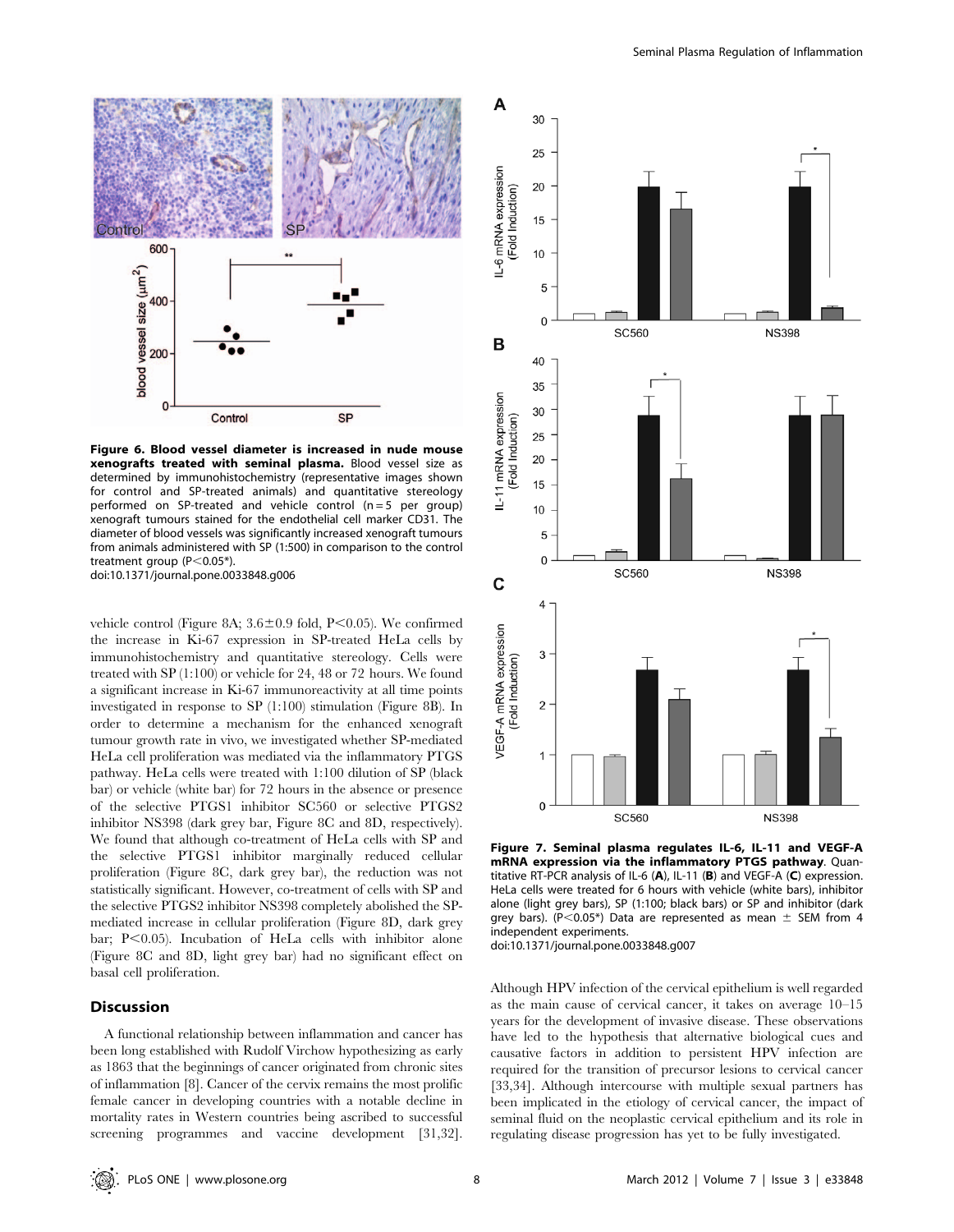

Figure 8. Seminal plasma enhances cellular proliferation and cellular growth in HeLa cells via the PTGS2 pathway. The effects of SP on cell proliferation and cell growth. (A) Ki-67 mRNA expression was measured by quantitative RT-PCR analysis and is significantly

increased by SP (1:100) following treatment for 6 hrs in comparison to the vehicle control ( $P < 0.05^*$ ). (B) Quantitative stereology and immunohistochemistry for Ki-67 on HeLa cells treated with SP (1:100) for 24, 48 and 72 hrs. The number of positively stained cells were quantified and was shown to be significantly increased in comparison to the vehicle treatment groups,  $(P<0.05*$  and P $< 0.01$  respectively). (C) Cellular proliferation on HeLa cells treated for 72 hours with vehicle (white bar), SC560 inhibitor alone (light grey bar), SP (1:100; black bar) or SP and SC560 (dark grey bar). (D) Cellular proliferation on HeLa cells treated for 72 hours with vehicle (white bar), NS398 inhibitor alone (light grey bar), SP (1:100; black bar) or SP and NS398 (dark grey bar). Cellular proliferation was determined as described in the methods (P $<$ 0.05\*). Data are represented as mean  $\pm$  SEM from 4 independent experiments.

doi:10.1371/journal.pone.0033848.g008

It has recently been shown that seminal fluid induces an inflammatory response in the cervix in humans after coitus, characterised by the influx of leukocytes and dendritic cells into the epithelium and stromal compartments and an accompanying increase in inflammatory cytokines such as IL-6 and IL-8 [24]. In the present study we show that direct exposure of neoplastic cervical epithelial cells to SP in vitro can increase the expression of both PTGS1 and PTGS2. We and others have previously shown this pro-inflammatory PTGS-prostaglandin pathway to be upregulated in cervical cancer [10,11,12,13]. Elevated biosynthesis of prostaglandins as a consequence of elevated PTGS enzyme expression is a critical step in initiating inflammation and the tissue remodeling associated with inflammation and cancer [7]. PG biosynthesis and signaling has been shown to enhance tumorigenesis in human cancers [35,36]. The induction of this pathway directly by SP suggests that in sexually active women, repeated exposure of neoplastic cervical epithelial cells to SP can potentially exacerbate the inflammatory actions of this pathway and enhance disease progression.

Inflammatory effectors, including growth factors and prostaglandins are known to regulate the tumour microenvironment by inducing pro-inflammatory cytokines/chemokines to modulate neutrophil infiltration into tumours [37] and potentially alter vascular permeability [38,39]. In our study, we show that in addition to the PTGS-PG pathway, direct SP stimulation of HeLa cells can enhance the expression of pro-inflammatory cytokines IL-6 and IL-11 and the pro-angiogenic factor VEGF-A. These mediators are involved in many regulatory roles but their increased expression has been associated with several reproductive tract cancers, including endometrial cancer, ovarian cell carcinoma and squamous cell carcinoma of the uterine cervix [40,41,42,43,44,45]. The induced expression of these effector molecules in neoplastic cervical epithelial cells by direct stimulation with SP suggests that repeated exposure of the cervix to seminal fluid in the absence of barrier contraception could exacerbate tumour-associated inflammation and could enhance disease progression.

In addition to direct exposure of the epithelial layer surrounding the anterior and posterior vaginal fornix, ecto- and endocervix to seminal fluid during intercourse, direct absorption of components of SP can enter into the endometrial or peritoneal bed. The intravaginal absorption of components of SP have been rigorously debated [46], however vaginal absorption of molecules is widely regarded as a potential means of drug delivery in women. Absorption may occur as a result of hematogenous dissemination or direct tissue perfusion through the anterior or posterior vaginal fornix [27]. Although it is likely that the concentrations of inflammatory mediators in SP in the recipient woman after intercourse would be orders of magnitude lower than that found in semen, concentrations of inflammatory mediators would never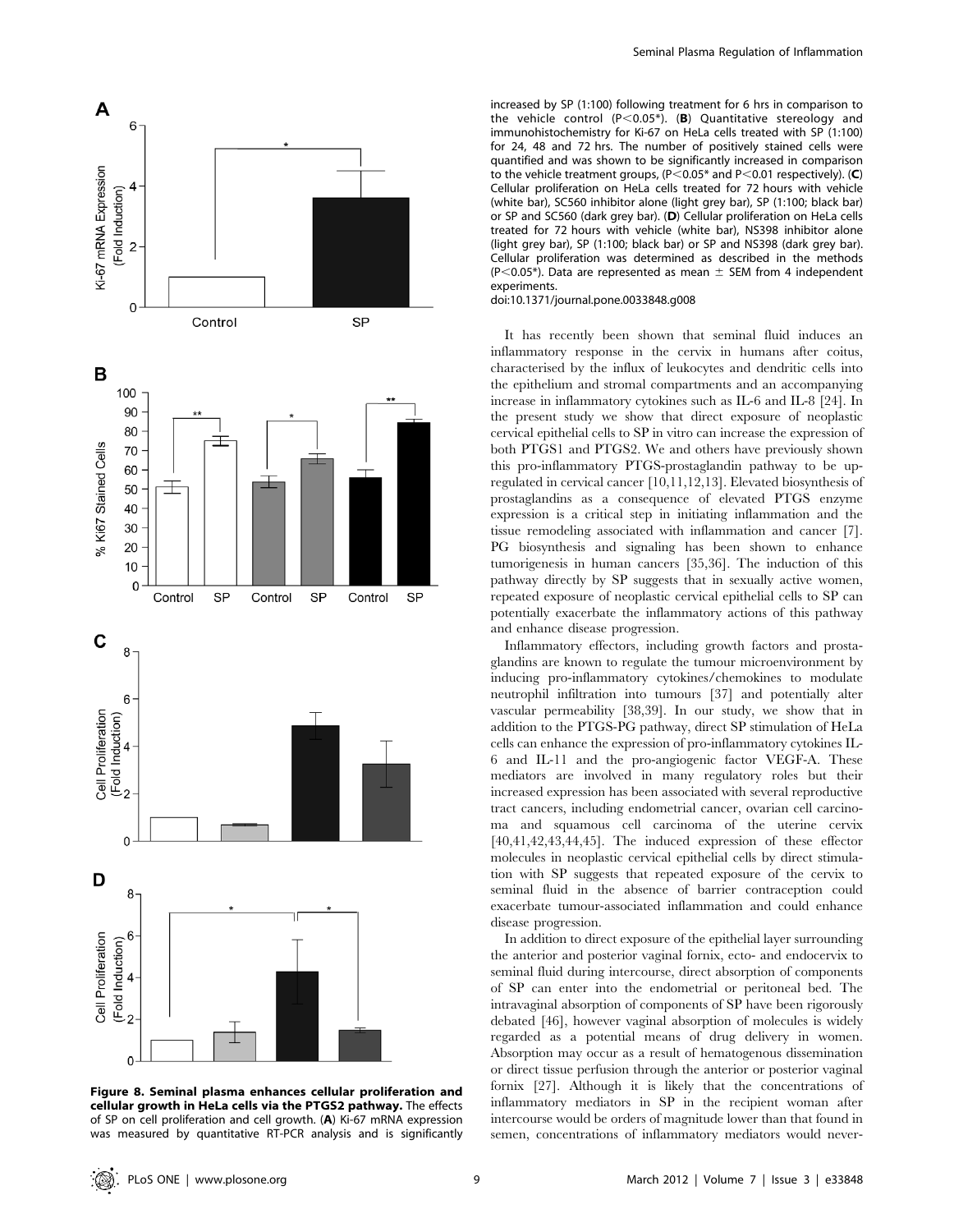theless be greater in sexually active women and could impact in situ on tumour growth.

In order to test whether raised systemic levels of inflammatory mediators present in SP could enhance the growth rate of neoplastic cervical epithelial cells and hence enhance tumour progression, we used a nude mouse model system. We engrafted HeLa cells subcutaneously into the dorsal flank of nude mice. Following engraftment, animals were divided randomly into two groups and administered seminal plasma or vehicle control via intra-peritoneal injection. We used a five-fold lower concentration of seminal plasma for the in vivo study and used an intraperitoneal route of administration to simulate the lower levels of inflammatory mediators which would impact on neoplastic cervical cell function in vivo, following diffusion into the endometrial or peritoneal bed, compared with direct stimulation of cells present in the endocervix at intercourse as discussed earlier in our study. We found that HeLa cell xenografts in mice administered SP grew at an accelerated rate resulting in tumours of approximately twice the size and weight compared with controls. These observations are similar to those of Liu and colleagues, who recently showed that HeLa cells pre-treated with seminal plasma and engrafted into nude mice grew at an accelerated rate compared with control cells [47]. We investigated whether the increase in tumour growth was due to cellular proliferation of the engrafted HeLa cells. Quantitative real time RT-PCR analysis and immunohistochemistry for the proliferation marker Ki67 confirmed that the increased size, weight and growth rate for xenografts from SP treated animals was due to accelerated rate of HeLa cell proliferation. Coincident with the enhanced tumour growth rate and size, we found an increase in expression of components of the PTGS-PG pathway. As observed for our in vitro studies, we found that SP enhanced the expression of the inflammatory PTGS1 and PTGS2 enzymes and also elevated expression of the E-series prostaglandin receptors PTGER1, PTGER2 and PTGER4. We have previously shown that PTGS1, PTGS2, PTGER2 and PTGER4 are elevated in cervical cancers [11].

Our present study also shows that intra-peritoneal administration of SP can dramatically elevate the expression of proinflammatory cytokines IL-6 and IL-11 in HeLa cell xenograft tumours. Although the molecular mechanism whereby SP regulates these cytokines is unclear, recent studies confirm that SP can enhance expression of a host of cytokines, including IL-6, IL-10 and monocyte chemoattractant protein-1 (MCP-1) in cervical and vaginal epithelial cells vitro [48,49,50]. Expression and production of inflammatory cytokines, including IL-6, are elevated in carcinoma of the cervix, where they act as autocrine growth factors to regulate the inflammatory response via induction of the  $PTGS2-PGE_2$  signal transduction pathway [40,51]. This is further supported by studies in mammals that show that seminal plasma possesses the ability to interact with cervical and uterine epithelial cells and trigger the release of pro-inflammatory cytokines such as IL-6 which in turn induces local cellular and molecular changes and immune cell recruitment which can promote an inflammatory response [24,50,52]. Therefore, SP can be deemed as a regulator of pro-inflammatory cytokines that in turn contributes to controlling immune cell function and inflammation, which can promote tumour progression.

In order for sustained tumour growth, an enhanced blood supply is needed for the provision of necessary nutrients and oxygen. Similar to our observation in vitro, we have shown that seminal plasma significantly induced expression of the potent angiogenic factor VEGF-A in xenograft tumours in vivo and enhances blood vessel size. We believe that the larger vessel size

would permit greater delivery of oxygen and nutrients into the tumour and facilitate more rapid growth thus leading to larger xenograft tumours in SP treated animals in comparison to the control treatment group. Indeed several studies have previously shown that VEGF-A influences vessel size and therefore has an impact on the angiogenesis in cervical cancer [53,54]. CD31 expression, as a marker of angiogenesis has been correlated with microvessel density and metastases in numerous solid tumours, including carcinomas of breast, lung and prostate [55,56,57,58]. A recent study performed by Mazibrada and colleagues showed that sections of invasive cervical cancer have significantly more CD31 expression in comparison to normal tissues [59]. The mechanisms whereby SP enhances blood vessel size in vivo is unclear, however we have shown in vitro that VEGF-A expression is regulated by the PG pathway. We have previously demonstrated that  $PGE_2$  and seminal plasma (1:500 dilution) can regulate VEGF-A expression in HeLa cells in vitro via PTGER4-mediated activation of the epidermal growth factor receptor and extracellular signal-regulated kinase pathways [16]. It is therefore likely that the increased expression of VEGF-A induced by SP in HeLa cell xenografts could alter vascular function and that this could likely be mediated by PGE<sub>2</sub> present in the SP via the elevated PTGER receptors in the SP-treated xenografts. Furthermore, our data using selective inhibition of PTGS enzyme activity confirm that PTGS-PG pathway is central to regulating SP-mediated inflammatory and angiogenic gene expression. These results are consistent with our previous finding using a HeLa TeToff system for inducible expression of PTGS1, where we demonstrated the molecular mechanism for regulation of prostaglandin receptors and angiogenic factors in HeLa cells by PTGS1, via the induction of PTGS2 and biosynthesis of  $PGE_2$  [12]. Although infiltrating immune cells into tumours have been associated with angiogenesis [60], we did not observe any differences in immune cell infiltrate between the control or SP-treated animals, so it is unlikely that the alterations in vascular size we observed in the present study are due to immune cell infiltration.

To investigate whether SP directly impacted on cellular proliferation, we treated HeLa cells with SP in vitro. We found that SP significantly enhanced the expression of the proliferation marker Ki67 in HeLa cells and increased cellular proliferation. Furthermore we found that the SP-mediated increase in HeLa cell proliferation was mediated by PTGS2, since treatment of cells with the PTGS2 inhibitor NS398, but not the selective PTGS1 inhibitor SC560, abolished the SP-mediated increase in cellular proliferation.

Seminal plasma is known to contain many inflammatory agents such as prostaglandins, transforming growth factor-ß (TGF-ß), and glycoprotein signalling molecules including cytokines and growth factors [21]. These molecules are independently thought to induce cellular and molecular changes in the cervical epithelium by binding to specific target cells in the female reproductive tract, thus modulating gene expression, cellular composition and structure and function of local tissue via cytokine synthesis as well as by release of other autocrine and paracrine factors [61]. In our study we have not attempted to isolate the precise signaling molecules in the SP responsible for orchestrating the effects we observed in vitro and in vivo. It is likely that the net effect we observe in relation to cervical cancer cell growth and inflammation is a result of the integration of all signalling inputs into HeLa cells in response to SP.

#### Conclusions

Our study has demonstrated that SP can mediate an inflammatory response by upregulating the expression of pro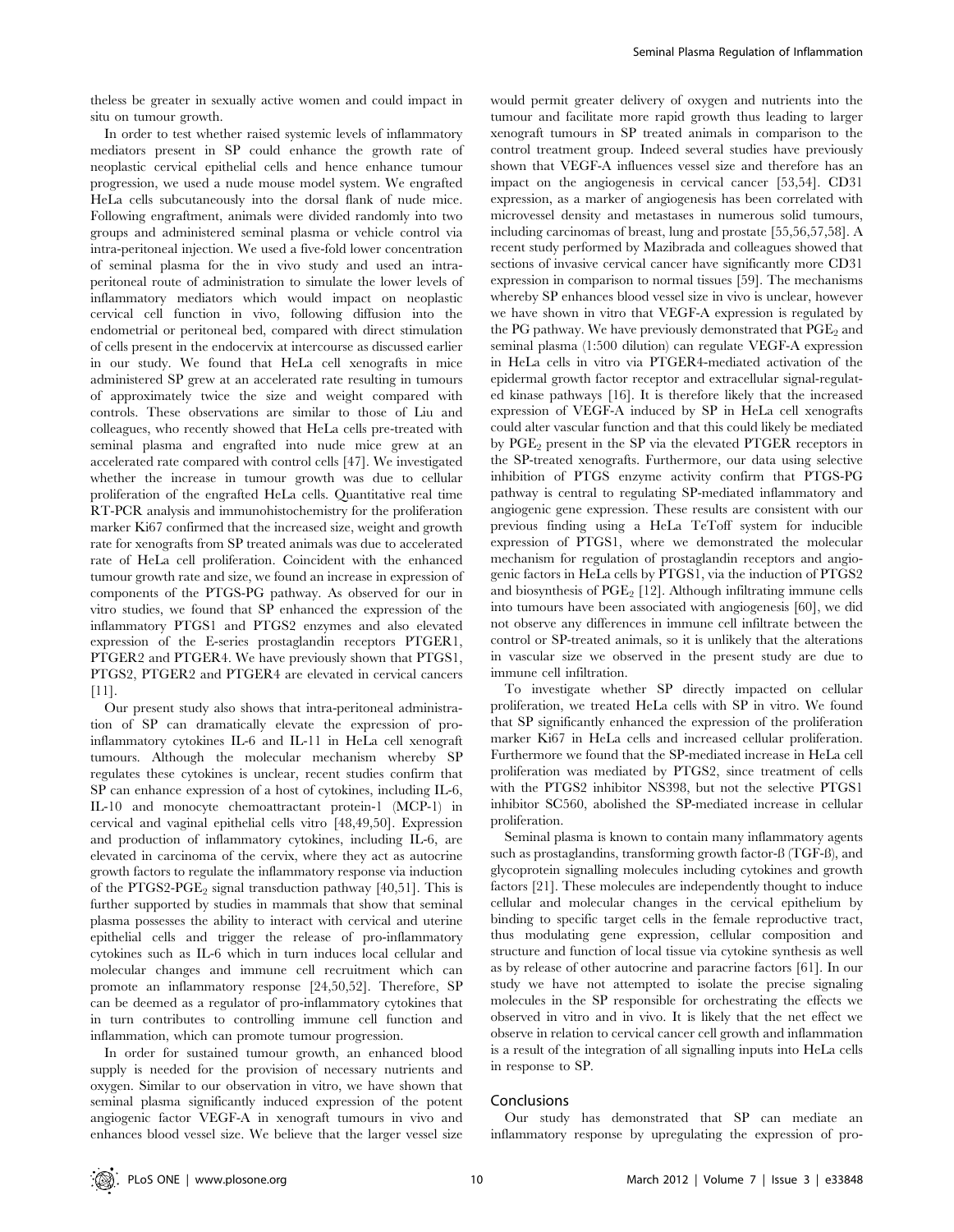inflammatory enzymes PTGS1 and PTGS2, pro-inflammatory cytokines IL-6 and IL-11 and the proangiogenic factor VEGF-A in vitro and in nude mice in vivo. Furthermore we have demonstrated that a raised systemic inflammatory response simulated by intra-peritoneal administration of SP can enhance the growth rate and size of HeLa cell xenograft tumours in nude mice. Coincident with the enhanced growth rate in SP-treated xenograft tumours, we found a significant alteration in the size of the blood vessels supporting the SP-treated xenograft tumours. These findings indicate gross tissue remodelling events in these tumours in response to SP to facilitate greater nutrient supply to support the enhanced growth rate. Finally we show in vitro, that SP induces IL-6, IL-11 and VEGF-A expression and promotes HeLa cell proliferation via induction of the inflammatory PTGS

### References

- 1. Arbyn M, Castellsague X, de Sanjose S, Bruni L, Saraiya M, et al. (2011) Worldwide burden of cervical cancer in 2008. Ann Oncol 22: 2675–2686.
- 2. Anorlu RI (2008) Cervical cancer: the sub-Saharan African perspective. Reprod Health Matters 16: 41–49.
- 3. Canadas MP, Videla S, Darwich L, Tarrats A, Pinol M, et al. (2010) Human papillomavirus HPV-16, 18, 52 and 58 integration in cervical cells of HIV-1 infected women. J Clin Virol 48: 198–201.
- 4. Al-Daraji WI, Smith JH (2009) Infection and cervical neoplasia: facts and fiction. Int J Clin Exp Pathol 2: 48–64.
- 5. Boccardo E, Lepique AP, Villa LL (2010) The role of inflammation in HPV carcinogenesis. Carcinogenesis 31: 1905–1912.
- 6. Subbaramaiah K, Dannenberg AJ (2007) Cyclooxygenase-2 transcription is regulated by human papillomavirus 16 E6 and E7 oncoproteins: evidence of a corepressor/coactivator exchange. Cancer Res 67: 3976–3985.
- 7. Jabbour HN, Sales KJ, Catalano RD, Norman JE (2009) Inflammatory pathways in female reproductive health and disease. Reproduction 138: 903–919.
- 8. Coussens LM, Werb Z (2002) Inflammation and cancer. Nature 420: 860–867. 9. Goswami B, Rajappa M, Sharma M, Sharma A (2008) Inflammation: its role
- and interplay in the development of cancer, with special focus on gynecological malignancies. Int J Gynecol Cancer 18: 591–599.
- 10. Ryu HS, Chang KH, Yang HW, Kim MS, Kwon HC, et al. (2000) High cyclooxygenase-2 expression in stage IB cervical cancer with lymph node metastasis or parametrial invasion. Gynecol Oncol 76: 320–325.
- 11. Sales KJ, Katz AA, Davis M, Hinz S, Soeters RP, et al. (2001) Cyclooxygenase-2 expression and prostaglandin E2 synthesis are up- regulated in carcinomas of the cervix: a possible autocrine/paracrine regulation of neoplastic cell function via EP2/EP4 receptors. J Clin Endocrinol Metab 86: 2243–2249.
- 12. Sales KJ, Katz AA, Howard B, Soeters RP, Millar RP, et al. (2002) Cyclooxygenase-1 is up-regulated in cervical carcinomas: autocrine/paracrine regulation of cyclooxygenase-2, prostaglandin e receptors, and angiogenic factors by cyclooxygenase-1. Cancer Res 62: 424–432.
- 13. Oh JM, Kim SH, Lee YI, Seo M, Kim SY, et al. (2009) Human papillomavirus E5 protein induces expression of the EP4 subtype of prostaglandin E2 receptor in cyclic AMP response element-dependent pathways in cervical cancer cells. Carcinogenesis 30: 141–149.
- 14. Smith WL, DeWitt DL, Garavito RM (2000) CYCLOOXYGENASES: structural, cellular, and molecular biology. Annu Rev Biochem 69: 145–182.
- 15. Battersby S, Sales KJ, Williams AR, Anderson RA, Gardner S, et al. (2007) Seminal plasma and prostaglandin E2 up-regulate fibroblast growth factor 2 expression in endometrial adenocarcinoma cells via E-series prostanoid-2 receptor-mediated transactivation of the epidermal growth factor receptor and extracellular signal-regulated kinase pathway. Hum Reprod 22: 36–44.
- 16. Muller M, Sales KJ, Katz AA, Jabbour HN (2006) Seminal plasma promotes the expression of tumorigenic and angiogenic genes in cervical adenocarcinoma cells via the E-series prostanoid 4 receptor. Endocrinology 147: 3356–3365.
- 17. Sales KJ, Katz AA, Millar RP, Jabbour HN (2002) Seminal plasma activates cyclooxygenase-2 and prostaglandin E2 receptor expression and signalling in cervical adenocarcinoma cells. Mol Hum Reprod 8: 1065–1070.
- 18. Ness RB, Grainger DA (2008) Male reproductive proteins and reproductive outcomes. Am J Obstet Gynecol 198: 620 e621–624.
- 19. Fung KY, Glode LM, Green S, Duncan MW (2004) A comprehensive characterization of the peptide and protein constituents of human seminal fluid. Prostate 61: 171–181.
- 20. Robertson SA, Guerin LR, Moldenhauer LM, Hayball JD (2009) Activating T regulatory cells for tolerance in early pregnancy - the contribution of seminal fluid. J Reprod Immunol 83: 109–116.
- 21. Robertson SA (2005) Seminal plasma and male factor signalling in the female reproductive tract. Cell Tissue Res 322: 43–52.
- 22. Robertson SA, Guerin LR, Bromfield JJ, Branson KM, Ahlstrom AC, et al. (2009) Seminal fluid drives expansion of the CD4+CD25+ T regulatory cell pool

pathway. Taken together our data strongly support a role for SP in enhancing cervical tumorigenesis in sexually active women via the induction of inflammatory pathways.

## Acknowledgments

The authors thank Dr S. Battersby and Mrs S. Wright for helpful discussion and technical support and Mr Hiram Arendse for assistance within the Animal Unit.

## Author Contributions

Conceived and designed the experiments: KJS HNJ AAK. Performed the experiments: JRS. Analyzed the data: JRS KJS HNJ AAK. Wrote the paper: JRS KJS HNJ AAK.

and induces tolerance to paternal alloantigens in mice. Biol Reprod 80: 1036–1045.

- 23. Moldenhauer LM, Diener KR, Thring DM, Brown MP, Hayball JD, et al. (2009) Cross-presentation of male seminal fluid antigens elicits T cell activation to initiate the female immune response to pregnancy. J Immunol 182: 8080–8093.
- 24. Sharkey DJ, Tremellen KP, Jasper MJ, Gemzell-Danielsson, Robertson SA (2012) Seminal Fluid induces leukocyte recruitment and cytokine and chemokine mRNA expression in the human cervix after coitus. J ImmunolIn Press.
- 25. Jeremias J, David SS, Toth M, Witkin SS (1997) Induction of messenger RNA for the 70 kDa heat shock protein in HeLa cells and the human endocervix following exposure to semen: Implications for antisperm antibody production and susceptibility to sexually transmitted infections. Hum Reprod 12: 1915–1919.
- 26. Jeremias J, Witkin SS (1999) Effect of human seminal fluid on production of messenger ribonucleic acid for metalloproteinase 2 and metalloproteinase 9 in cervical epithelial carcinoma cells. Am J Obstet Gynecol 181: 591–595.
- 27. Klemmt L, Scialli AR (2005) The transport of chemicals in semen. Birth Defects Res B Dev Reprod Toxicol 74: 119–131.
- 28. Catalano RD, Wilson MR, Boddy SC, McKinlay AT, Sales KJ, et al. (2011) Hypoxia and prostaglandin e receptor 4 signalling pathways synergise to promote endometrial adenocarcinoma cell proliferation and tumour growth. PLoS One 6: e19209.
- 29. Sales KJ, Jabbour HN (2003) Cyclooxygenase enzymes and prostaglandins in pathology of the endometrium. Reproduction 126: 559–567.
- 30. Jabbour HN, Sales KJ (2004) Prostaglandin receptor signalling and function in human endometrial pathology. Trends Endocrinol Metab 15: 398–404.
- 31. Ponten J, Adami HO, Bergstrom R, Dillner J, Friberg LG, et al. (1995) Strategies for global control of cervical cancer. Int J Cancer 60: 1–26.
- 32. Harlan LC, Bernstein AB, Kessler LG (1991) Cervical cancer screening: who is not screened and why? Am J Public Health 81: 885–890.
- 33. Chan JK, Monk BJ, Brewer C, Keefe KA, Osann K, et al. (2003) HPV infection and number of lifetime sexual partners are strong predictors for 'natural' regression of CIN 2 and 3. Br J Cancer 89: 1062–1066
- 34. Schiffman MH, Brinton LA (1995) The epidemiology of cervical carcinogenesis. Cancer 76: 1888–1901.
- 35. Sales KJ, Jabbour HN (2003) Cyclooxygenase enzymes and prostaglandins in reproductive tract physiology and pathology. Prostaglandins Other Lipid Mediat 71: 97–117.
- 36. Rizzo MT (2011) Cyclooxygenase-2 in oncogenesis. Clin Chim Acta 412: 671–687.
- 37. Wallace AE, Sales KJ, Catalano RD, Anderson RA, Williams AR, et al. (2009) Prostaglandin F2alpha-F-Prostanoid Receptor Signaling Promotes Neutrophil Chemotaxis via Chemokine (C-X-C Motif) Ligand 1 in Endometrial Adenocarcinoma. Cancer Res 69: 5726–5733.
- 38. Takehara H, Iwamoto J, Mizokami Y, Takahashi K, Ootubo T, et al. (2006) Involvement of cyclooxygenase-2-prostaglandin E2 pathway in interleukin-8 production in gastric cancer cells. Dig Dis Sci 51: 2188–2197.
- 39. Toomey DP, Murphy JF, Conlon KC (2009) COX-2, VEGF and tumour angiogenesis. Surgeon 7: 174–180.
- 40. Eustace D, Han X, Gooding R, Rowbottom A, Riches P, et al. (1993) Interleukin-6 (IL-6) functions as an autocrine growth factor in cervical carcinomas in vitro. Gynecol Oncol 50: 15–19.
- 41. Fujimoto J, Sakaguchi H, Aoki I, Tamaya T (2000) Clinical implications of expression of interleukin 8 related to angiogenesis in uterine cervical cancers. Cancer Res 60: 2632–2635.
- 42. Venkatakrishnan G, Salgia R, Groopman JE (2000) Chemokine receptors CXCR-1/2 activate mitogen-activated protein kinase via the epidermal growth factor receptor in ovarian cancer cells. J Biol Chem 275: 6868–6875.
- 43. Watson JM, Sensintaffar JL, Berek JS, Martinez-Maza O (1990) Constitutive production of interleukin 6 by ovarian cancer cell lines and by primary ovarian tumor cultures. Cancer Res 50: 6959–6965.